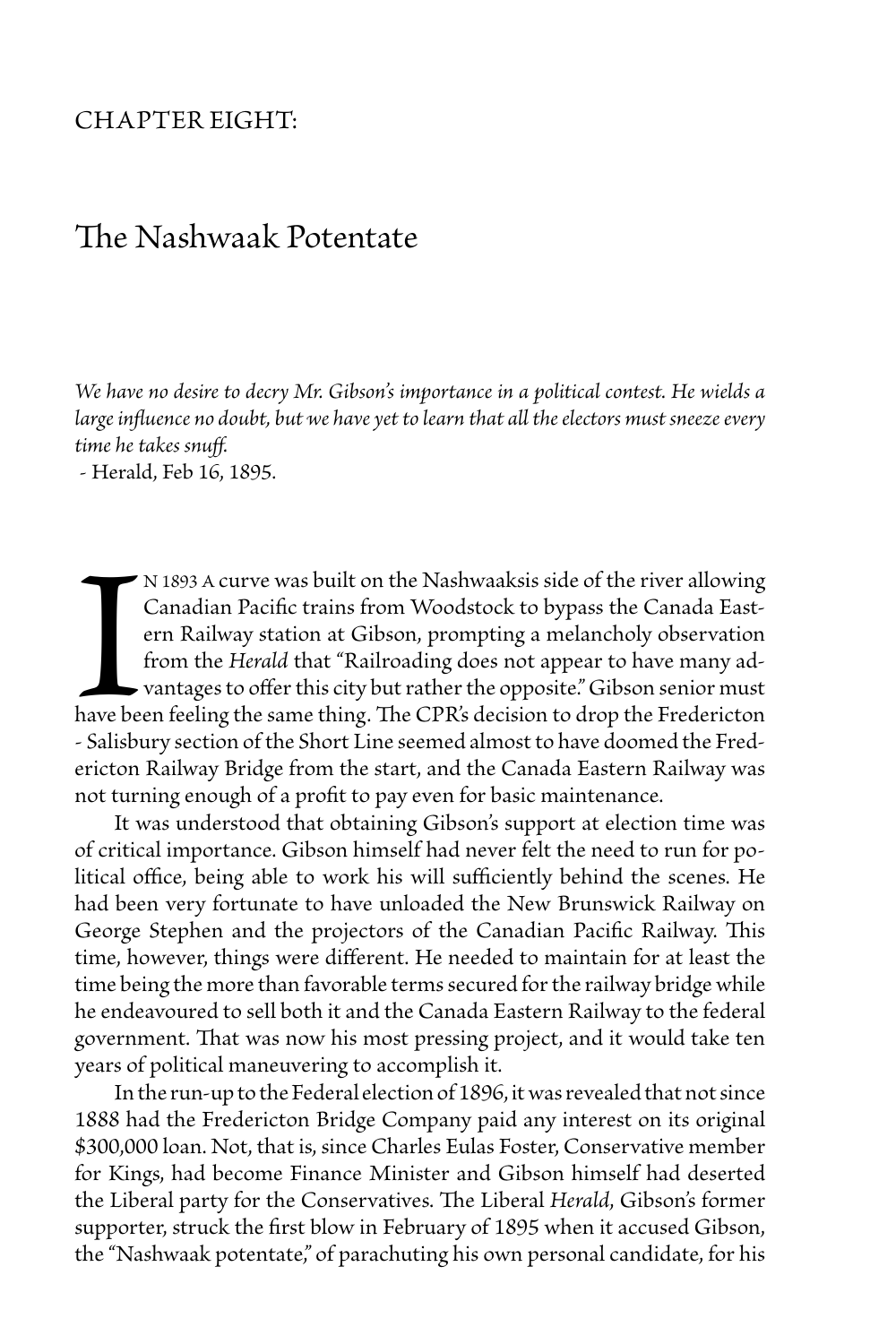

Thomas Temple (1818-1899). A lumberman, businessman and close associate of Alexander Gibson, Temple served as High Sheriff of Fredericton, was President of the Fredericton Branch Railway, Director of the "Gibson Branch" railway to Edmundston, and Conservative M. P. for York from 1884 to 1896. He was appointed to the Senate in 1896. **LAC PA 033696.**

own personal reasons, into the contest for York. "We have no desire to decry Mr. Gibson's importance in a political contest," stated the paper. "He wields a large influence no doubt, but we have yet to learn that all the electors must sneeze every time he takes snuff." Gibson was defended by the conservative *Gleaner*, his former enemy. Mr. Gibson left the Liberal party at the same time, it retorted rather speciously, "when Mr. Edward Blake, their then leader, was obliged in justice to his reputation as a statesman and a thoughtful, prudent, farseeing man to sever connection with the party."

 Gibson's position on the National Policy came up for discussion. The Conservatives pointed out that a few months previously, when Mr. Fielding, Maritime leader of the Liberal party, was in Fredericton attempting to curry favor with Mister Gibson, he stated that the Liberal free trade policy would not hurt Gibson's business, as he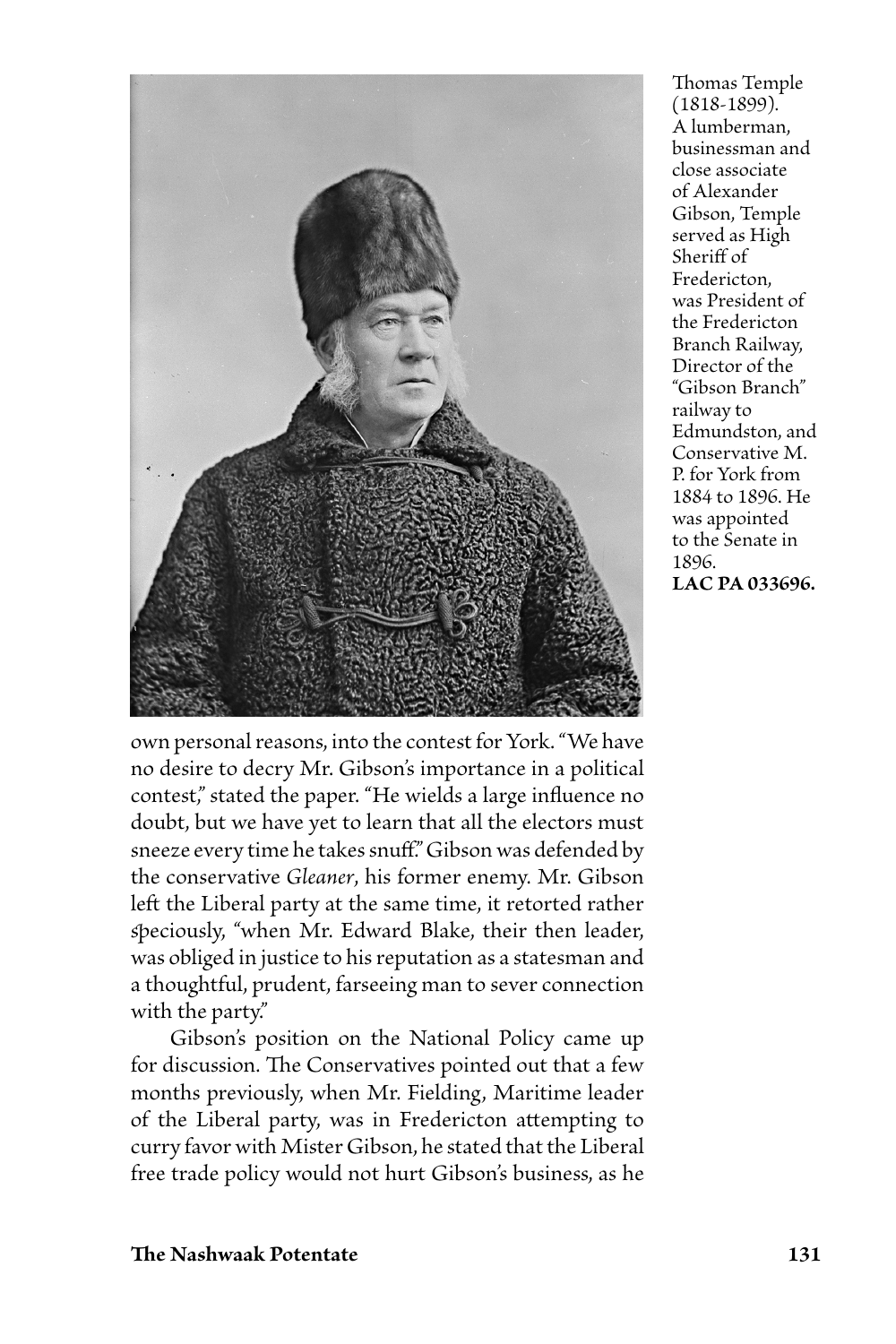George Eulas Foster, M. P. for York. New Brunswick born, Foster was educated at the University of New Brunswick where he served as Professor of Classics, later Member of Parliament under seven consecutive Prime Ministers, mostly in conservative governments. Appointed to the Senate in 1921. **LAC PA 027771.**



was too strongly situated that way for any change in tariff to much affect him. So why, it argued, does Gibson now support a policy which even the opposition has acknowledged he does not need to continue healthily in business? Because it is the best thing for the country as a whole, it concluded, that's why. The *Herald* countered that yes Gibson was once quoted in the words of the *Gleaner* itself that he "does not consider the National Policy necessary to the prosperity of his cotton business, but believes that he can manufacture cotton and hold his own against all comers in a fair field." But just a few days previously, in a speech at City Hall, did not Mr. Foster state in no uncertain terms that "No cotton industry would be able to continue its operations for a single three months if the duty was taken away, even against Great Britain alone." How then is Mister Gibson not actuated by self-interest in his switch to the Conservative platform? "They declare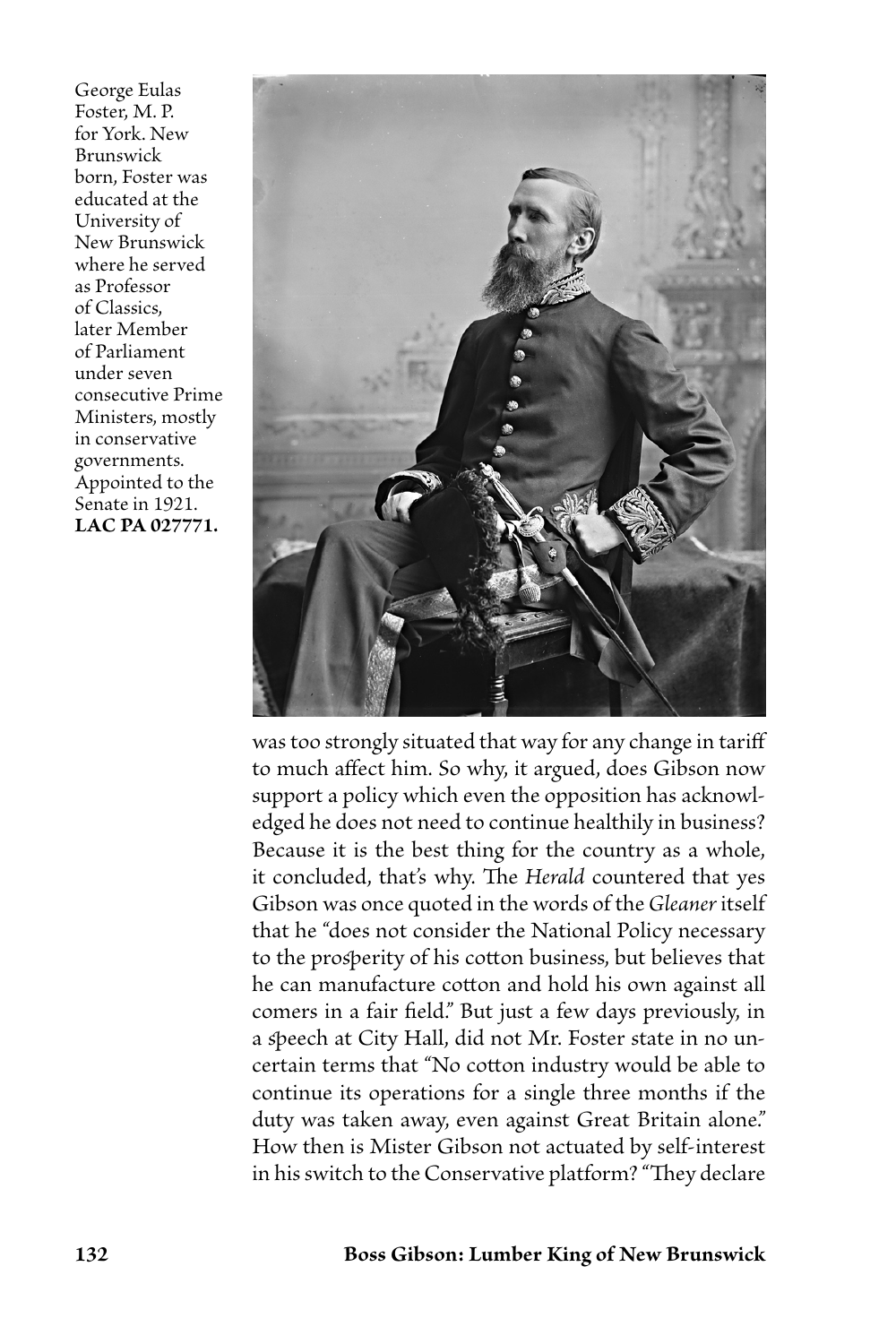that the National Policy is a good thing for the country," chimed in the *St. Andrews Beacon*, "but to our mind it simply proves that pelf, not patriotism, is the actuating motive in Mr. Gibson's case. He sees in the continuance of the National Policy an opportunity to add a few more millions to his pile."

Forced to defend himself, Foster took the rostrum at City Hall in March, praising Gibson as a producer and developer of resources without parallel in the county, and claiming for his own policy "a perfect right for it to appeal to men like Mr. Gibson," as well as a perfect right for himself "to have the political friendship of Mr. Gibson, if he chooses to give it to me." Meanwhile, in Parliament, dirty laundry was beginning to be aired. Mr. McMullen and other Liberals noted that the Bridge Company had paid only one year's interest on its \$300,000 loan - \$12,000 for 1887 - and since Mr. Foster became Finance Minister in 1888, not one penny. Now fully \$72,000 was outstanding, and this in spite of letters to the Bridge Company from the Auditor General, none of which had been answered. When Mr. Hazen, Conservative member for Saint John and quondam political opponent went out his way to praise Gibson as a citizen to whom New Brunswick never owed a greater debt of gratitude, Mr. McMullen retorted that Mr. Gibson was doubtless as prudent as he was wealthy. The paid-up stock of the Bridge Company was only 10 percent of the \$200,000 maximum, a mere \$20,000, divided among five directors. While Gibson could have financed the whole project out of his own pocket, "It would be much safer, from his standpoint, to be merely a small stockholder, and utilize his friend, Mr. Temple, to secure from the Government a loan at a very low rate of interest. In this he was successful. They obtained this loan in 1887, and in return Mr. Gibson joined the ranks of the Tory party, and has supported them ever since." Sir Richard Cartwright, while making the same point, was rather more delicate in his phraseology. "Mr. Gibson," he said, "as well as other people, possibly desires to obtain for himself a little larger gratuity, shall we say, or assistance shall we say, or recognition shall we say, from the public treasury, than, perhaps, citizens of less wealth are likely to secure."

 Gibson had some reason to be confident in Foster's success. In February, a provincial election had returned Blair's Liberals to power with almost a complete sweep, the only victors for the Conservatives being the contestants in Saint John and to no very great surprise the four Conservative candidates for York: John Black, William T. Howe, Herman H. Pitts and James K. Pinder. "The adverse result in York," wrote the *Yarmouth Herald*, "is attributed mainly to Alexander Gibson, of Marysville, a wealthy lumberman and cotton manufacturer, who practically dictates the votes, though not the opinions, of the large majority of electors in many of the parishes. For instance, in the village of Marysville, which is owned almost entirely by Gibson, and where